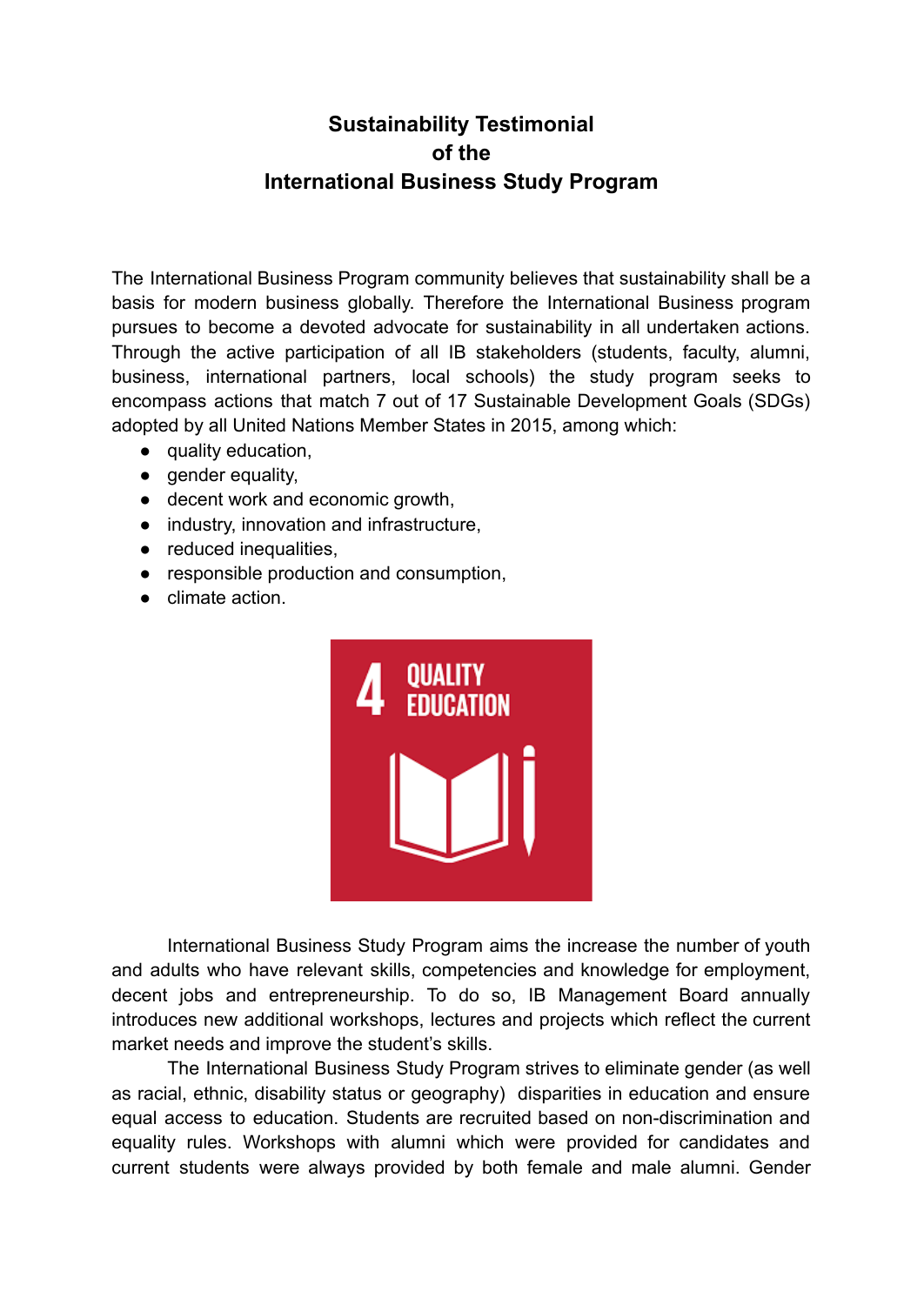equality is promoted among students, faculty and management boards. The Program Advisory Council is composed of both female and male members, while the majority is of female representatives.

It is one of the IB Study Program's underlying pillars to provide high-quality education which is up-to-date and answers current global challenges. We create an inclusive IB community, which is a professional, open environment, stimulating entrepreneurship, creativity and relevant skills among students and faculty. Therefore, there are full courses introduced (eg. CSR), as well as materials within the majority of basic courses (eg. Gender equality case studies, sustainable consumption readings, etc.) which aim at the promotion of sustainable development, sustainable lifestyles, human rights, gender equality, promotion of a culture of peace and non-violence, global citizenship and appreciation of cultural diversity and culture's contribution to sustainable development.

International Business Study Program employees take part in various international projects for example under the Erasmus+ umbrella as well as other European funding schemes. Therefore it ensures to substantially increase the supply of qualified teachers, including through international cooperation. It is planned to further encourage IB Faculty to take part in international and interdisciplinary initiatives to exchange good practice and further improve the quality of teaching.



International Business operations are devoted to women empowerment. It can be visible through the composure of The Management Board, Advisory Council or general faculty. All courses, additional activities, Research Club's activities aim at women's full and effective participation and equal opportunities for leadership at all levels of decision-making.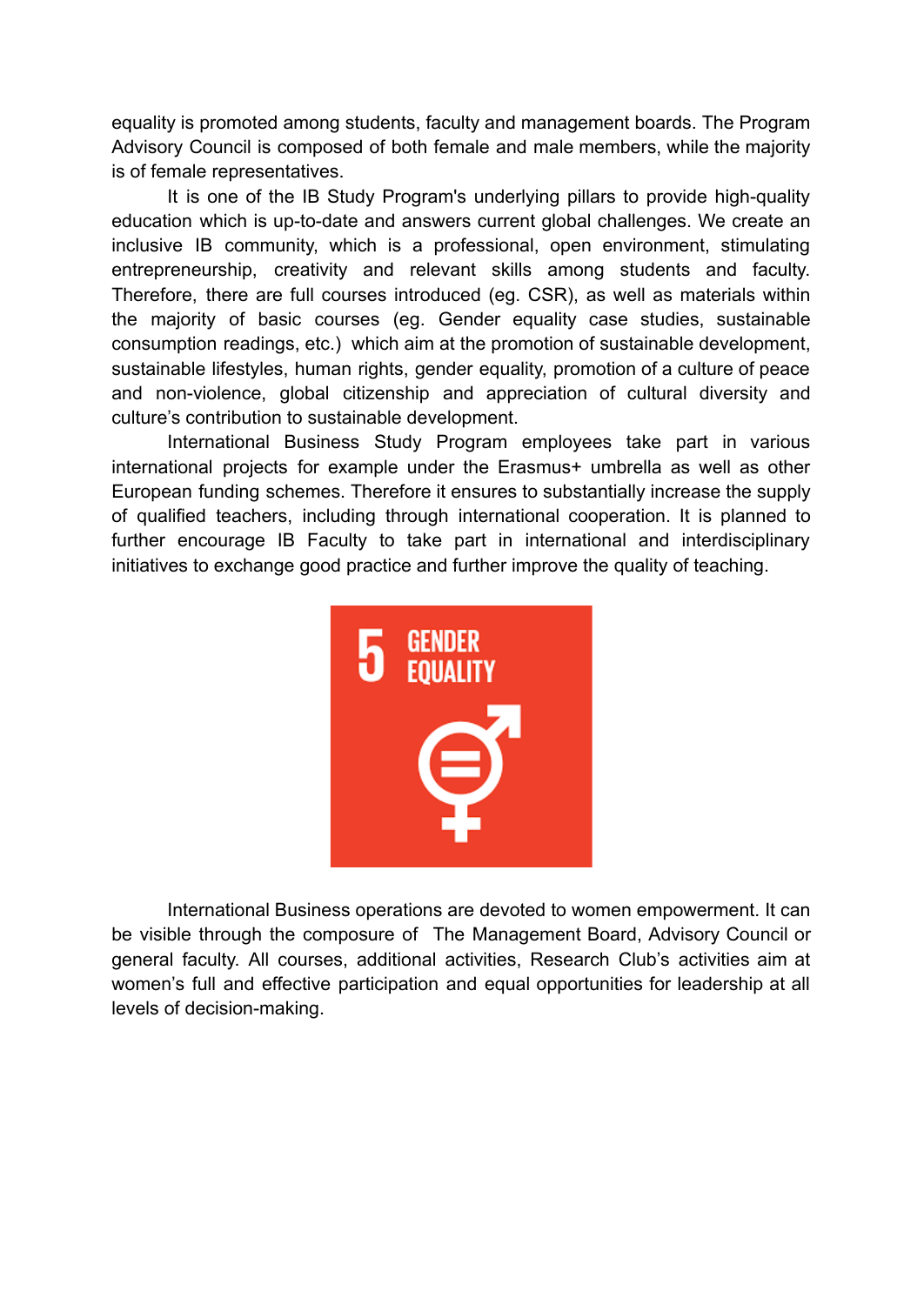

International Business Study Program is aiming at annual development of its activities and structure. Therefore it is consulted with all the stakeholders: the students, the alumni, the practitioners as well as all international partners. Moreover, the IB community believes that the EFMD accreditation process is a continuous improvement process that also enables the IB program to constantly develop according to the highest standards. All these actions aim at development-oriented policies that support productive activities, decent job creation, entrepreneurship, creativity and innovation, and encourage the formalization and growth of micro-, small- and medium-sized enterprises.



The International Business Study Program enhances scientific research among the faculty and the students. On one hand, each course shall be based on recent scientific papers from an international background, but also published by the faculty themselves. On the other hand, students are encouraged to be scholarly active through activities in IB Research Club. Moreover, IB faculty thrive to modernise the teaching tools by taking part in international projects and universities networks. As a result of the projects, innovative teaching tools (like the ConsuMee app, Prominance platform) are available for IB faculty to use within the courses.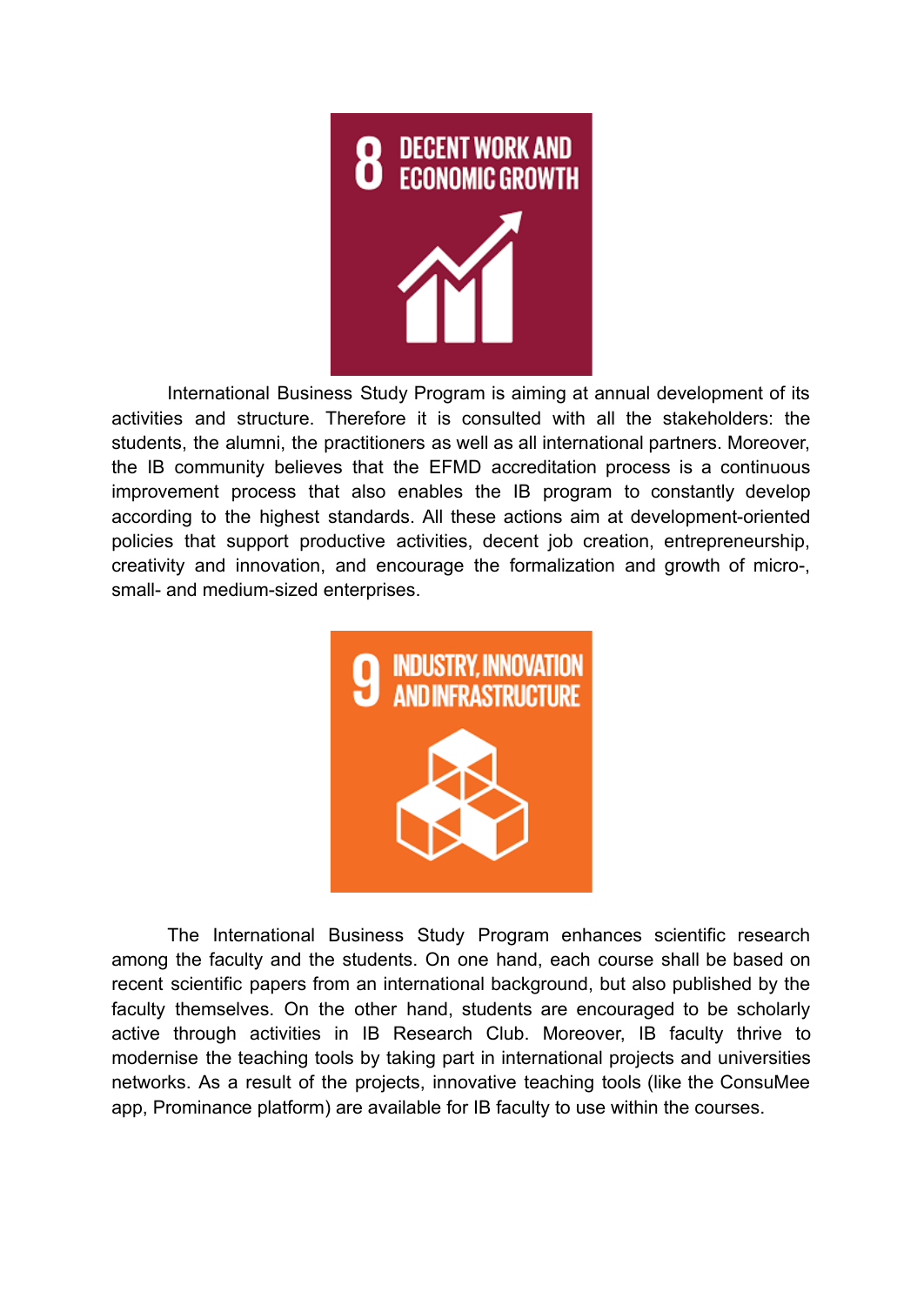

The International Business Study Program believes that there is enormous strength in being a part of the global network. Visiting professors are invited from an international background. The projects within IB encompass countries of different development statuses (eg. Russia, Chile). Candidates for the program originate from different regions of the whole world. Therefore, IB Study Program empower and promote the social, economic and political inclusion of all, irrespective of age, sex, disability, race, ethnicity, origin, religion or economic or another status.



The International Business Study Program helps students understand sustainable development in different contexts: environmental, social, cultural and above it all economic. It is done during the courses through case studies, reading materials and discussions, as well as during additional activities and projects. Moreover, it promoted among faculty and students to take sustainable actions, like using electronic materials when possible or consuming responsibly. Through proper dissemination of knowledge, scholarly findings and discussions, the IB Study Program ensure relevant information and awareness for sustainable development and lifestyles in harmony with nature.